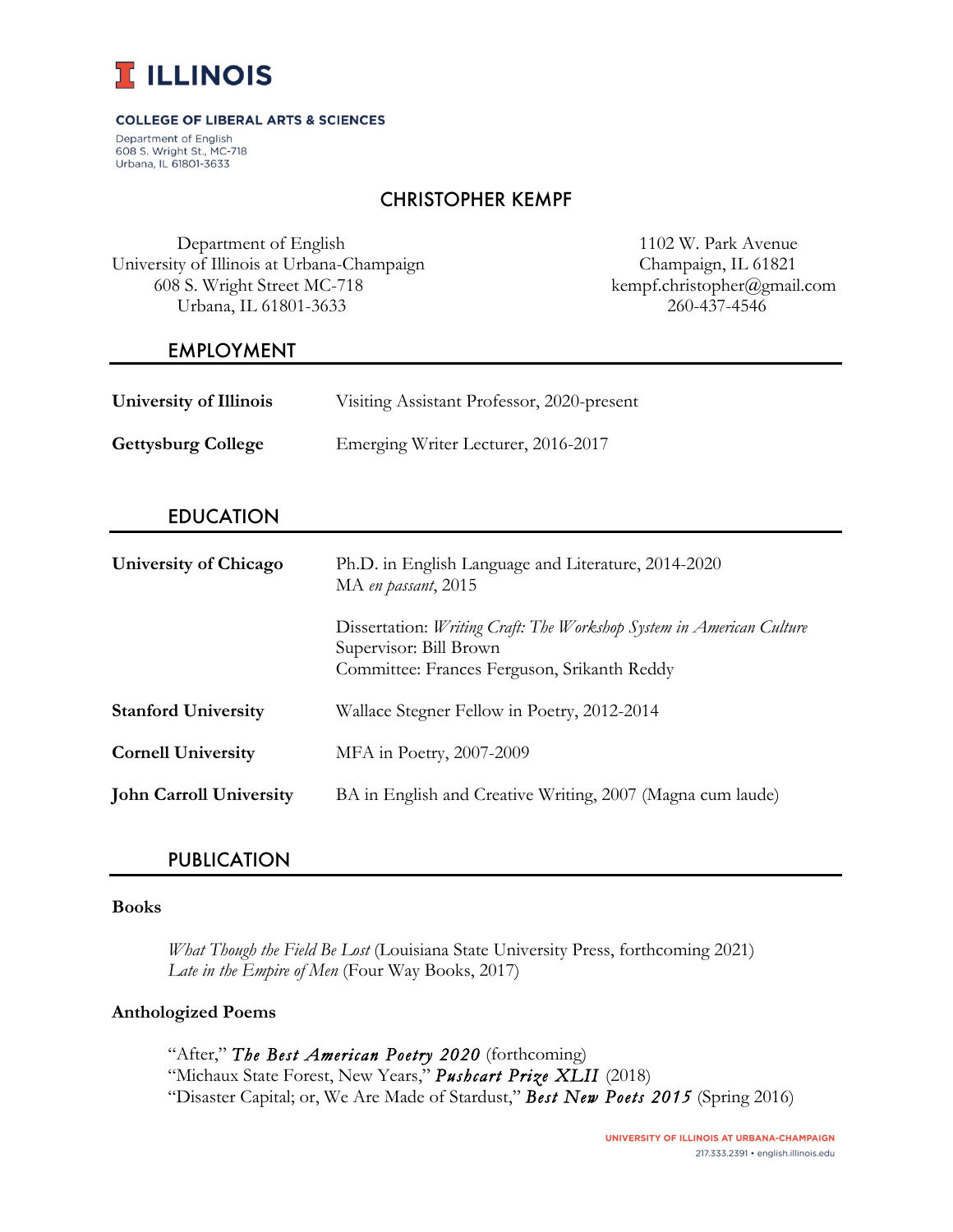#### **Poems**

ב' נ

- "Natinals, *Beloit Poetry Journal* (forthcoming)
- "&," "Snow in Eskimo," and "Little America," *Boston Review* (forthcoming)
- "Good Death" and "Art of Fielding," *Crazyhorse* (forthcoming)
- "National Anthem" and "Homecoming," *Pleiades* (40.2, Summer 2020)
- "Veterans Day 5K," *Meridian* (Issue 43, Summer 2019)
- "After," *Georgia Review* (Summer 2019, reprinted in *The Best American Poetry 2020*)
- "South Will Rise," *Alaska Quarterly Review* (Vol. 35, Nos. 3 and 4, Winter & Spring 2019) "Cyclorama," *Plume* (December 1, 2018)
- "Nativity Scene Dedication," *The Believer* (December 2018/January 2019)
- "Senior Night," *Copper Nickel* (Number 27, Fall 2018)
- "Remembrance Day," *New England Review* (Vol. 39, No. 2, 2018)
- "BEACH PARTY STEAK FRY," *Columbia: A Journal of Literature & Art* (July 13, 2018)
- "Local News," *New Ohio Review* (Issue 23, Spring 2018)
- "Indianapolis 500," *Kenyon Review Online* (July/August 2017)
- "The Flower Explosion" and "Lunch Break," *The Adroit Journal* (Issue 22, July 2017)
- "Gorges," *Horsethief* (Issue 10, January 2017)
- "My Father's Tackle Box" and "Michaux State Forest, New Years," *Gettysburg Review* (Summer 2016, recipient of Pushcart Prize)
- "Venice Beach," *Bat City Review* (Issue 12, Summer 2016)
- "Best of All Possible Worlds," "Bindery," and "80 East, Nevada," *Connotation Press: An Online Artifact* (August 2016)
- "Blackout, 2003," *Poetry Northwest* (Spring 2016)
- "Gold Star Tree," "Wyandot Lake Wave Pool," and "Earthquake Water," *Southern Indiana Review* (Spring 2016)
- "Disaster Capital; or, We Are Made of Stardust," *Best New Poets 2015* (Spring 2016)
- "Clearing the History," "High-School Graduation Party," "After the Disaster," and "Shady Cove," *Narrative* (Fall 2015, First Place *Narrative* Poetry Contest)
- "Writing the Disaster" and "The Disintegration Loops," *Colorado Review* (Fall 2015)
- "In a Year of Drought, I Drink Wine in a Los Angeles Hot Tub," "The Wall," and "Before the Storm," *New Ohio Review* (Issue 18, Fall 2015)
- "Death of the Star High-School Running Back" and "Lacrimae rerum," *Ploughshares* (Winter 2015-16)
- "Pledge of Allegiance," *PEN America* (Summer 2015)
- "The Address Painters," *TriQuarterly* (Summer 2015)
- "On Iconoclasm; or, a Little History of Statuary Exploding," "Gapers Delay," and "Pro Patria," *Likestarlings* (Summer 2015)
- "At My Sister's Wedding, I Dance the Dance of Swine," "Oregon Trail," "Pacific Standard," and "Sledding at Harding Memorial," *Four Way Review* (Spring 2015)
- "Poem for the Giraffe Marius," *Crazyhorse* (Spring 2015, nominated for Pushcart Prize and reprinted on *Verse Daily*)
- "Yosemite Lodge Food Court," *Arts.gov NEA Writers' Corner* (February 2015) "In the 90s," *Gettysburg Review* (Spring 2015)
- "Impingement" and "Scabies," *Meridian* (January 2015)
- "Dominion" and "Grand Theft Auto: San Andreas," *Harpur Palate* (Spring 2015)
- "Flats; or, I Shot an Arrow Into the Air," *Rattle* (Poets Respond, September 21, 2014)
- "Information Age," *Kenyon Review Online* (Fall 2014)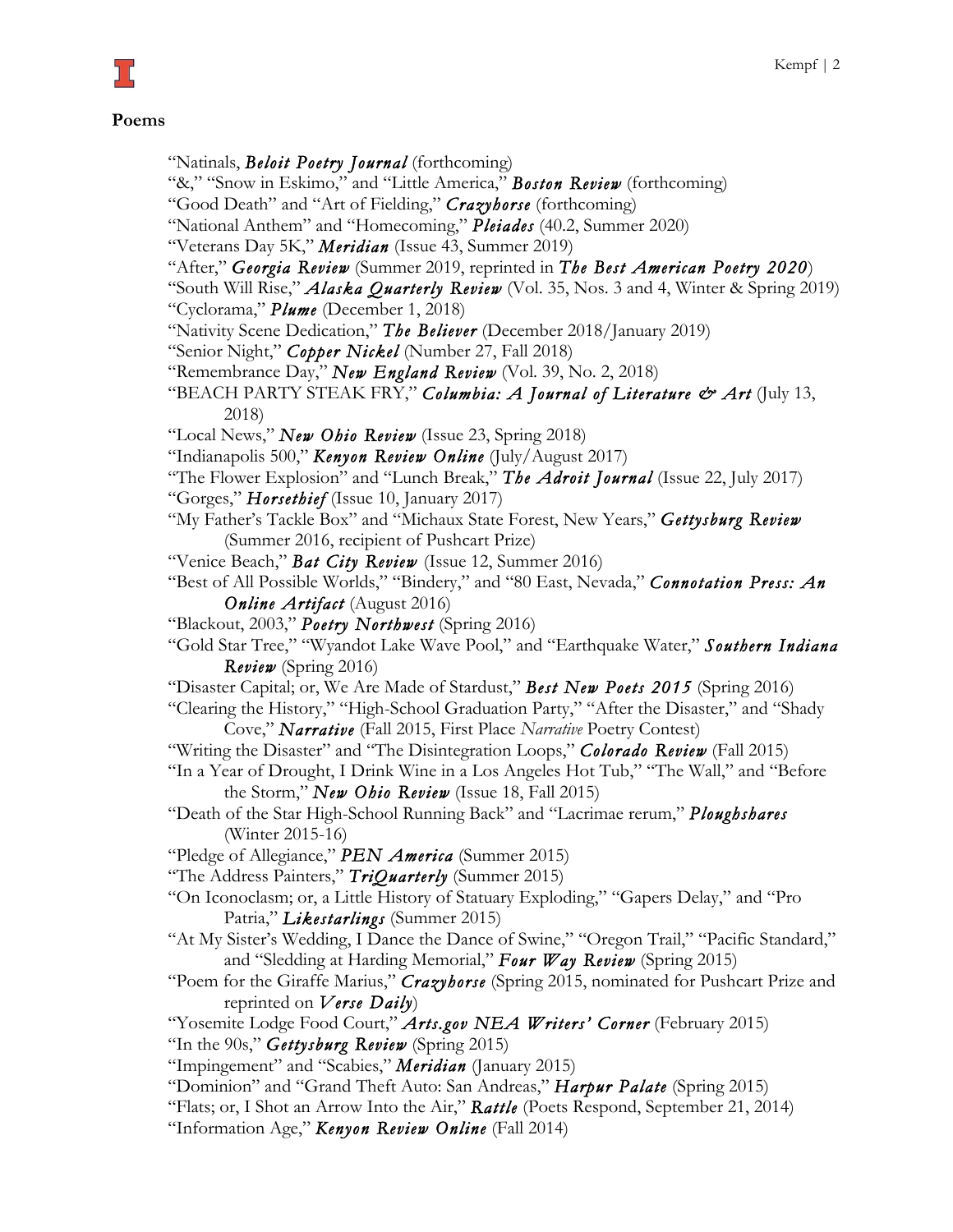"First Contact," "New York, New York," "Ars Poetica by the Dashboard Light," "Country Music History," *Southern Humanities Review* (Fall 2015) "Okay, Cupid," *Gulf Coast* (26:1, Winter/Spring 2014) "Quake Shaker" and "What Happens in Vegas," *Banango Street* (Issue 6, January 2014, reprinted on *Verse Daily*) "Wing & Prayer" and "Love in the Time of Swine Flu," *Hotel Amerika* (Issue 12, 2014) "Kitchen, Fragile," *Ninth Letter* (10:2, Fall/Winter 2013) "Art Murmur," *Hayden's Ferry Review* (Issue 53, Fall/Winter 2013) "Robison Park," *Mid-American Review* (34:1, Fall 2013) "Pale Blue Dot," *PN Review (UK)* (Fall 2013) "Call of Duty: Modern Warfare," *The New Republic* (September 16, 2013) "The Bonneville Salt Flats," *Crab Orchard Review* (18:2, Summer/Fall 2013) "Bonjour Tristesse" and "Missed Connections," *Matter* (June 3, 2013) "Skyping," *Cutbank* (Issue 79, Spring 2013) "Indianapolis 500," *Indiana Review* (35:1, Spring 2013) "How to Be Conserved," *Prairie Schooner* (87:1, Spring 2013) "Predictive Text: The Corn Monster," *The Journal* (36:1, Winter 2012) "The Destruction of Tenochtitlan; or, What I Did on My Summer Vacation," *Guernica* (November 1, 2012) "The Professors' Wives" and "Porn," *Rattle* (Issue 34, Winter 2010) "Stack Sex," *Sycamore Review* (21:1, Winter/Spring 2009)

# **Creative Nonfiction**

"Local Color," *Narrative* (forthcoming, winner of Summer 2020 Story/Essay Contest) "Transmissions," *DIAGRAM* (19:4, 2019) "Lost Mode," *Indiana Review* (40:1, Summer 2018, a "Notable" essay in *Best American Sports Writing 2019*) "Sweat," *Meridian* (May 2014) "Bad Faith: The Worst First Date of an OkCupid Moderator," *Michigan Quarterly Review* (Spring 2014, a "Notable" essay in *Best American Essays 2015*) "All Cozy Now," *The New Inquiry* (April 29, 2013) "And So It Is Again: Michigan Central Station and the History of Ruin Porn," *The Pinch* (32:2, Fall 2012, nominated for Pushcart Prize) "The Pleasure of the Sext," *DIAGRAM* (12:1, 2012)

# **Literary Criticism**

"Tell Don't Show': On Pseudo-statement," The Writer's Chronicle (November 2019) "'Brave, or lonely,/ or free enough to ask': Hoagland, In Retrospect," *Gulf Coast* (31:2, Summer/Fall 2019) "The Cloud, The Desktop, and the Poetics of No-Place," *West Branch* (Spring 2016, nominated for Pushcart Prize) "On Association," *Shenandoah* (Spring 2015) "The Art of War Poetry," *The Los Angeles Review of Books* **"Marginalia" blog** (September 30, 2014) "Rebranding Amtrak," *Jacobin* (July 29, 2014) "The Poetics of Tragedy," *The Los Angeles Review of Books* **"Marginalia" blog** (June 10, 2014)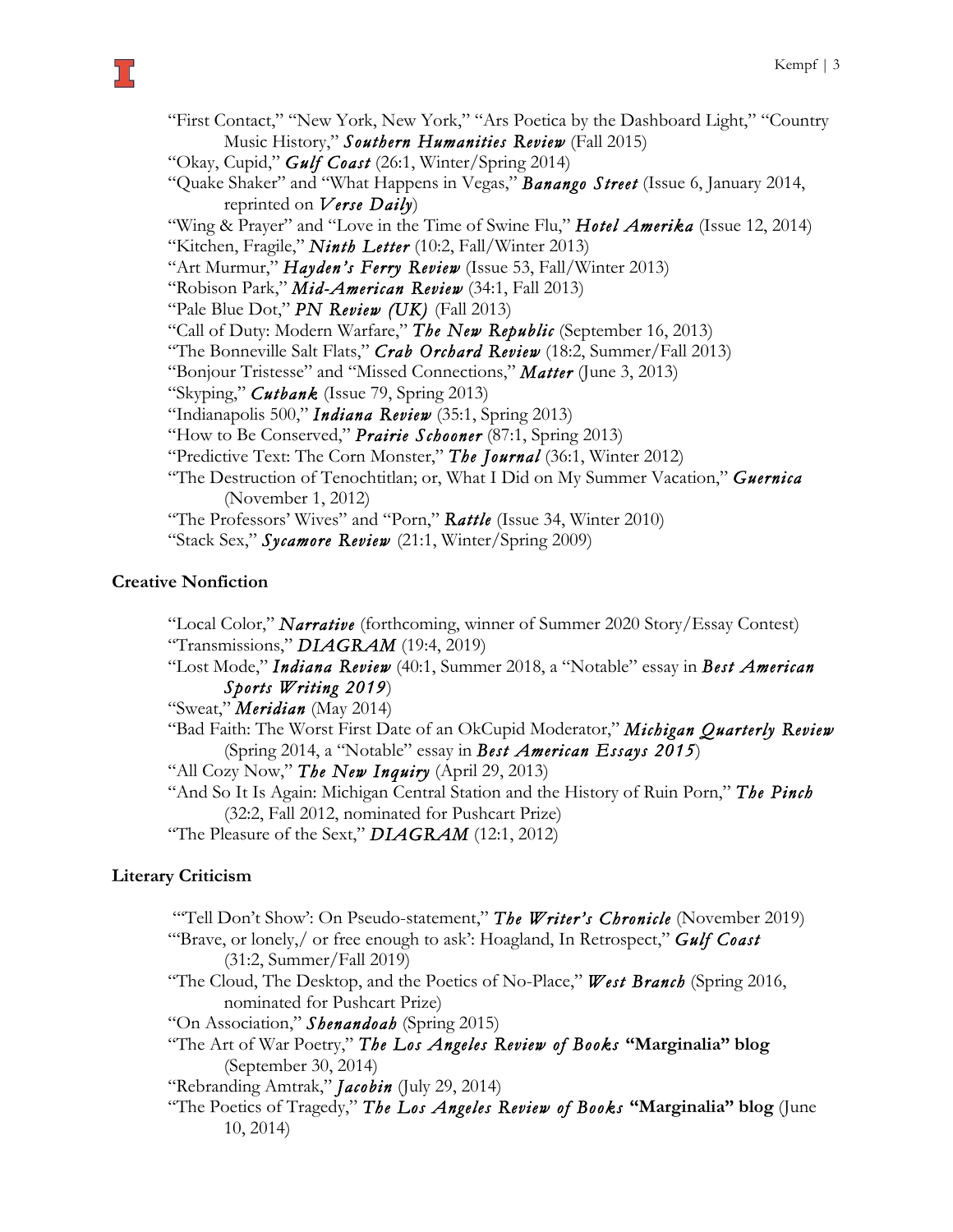"This American Strife: What Happened to the Working Class in the Mike Daisey Retraction?," *Working-Class Perspectives* (April 2, 2012)

#### **Reviews**

ב ל

Review of *Passing Worlds: Tahiti in the Era of Captain Cook* by Elizabeth Holmes, *The Adroit Journal* (February 17, 2020) Review of *Xamissa* by Henk Rossouw, *Colorado Review* (Spring 2019) Review of *Isako Isako* by Mia Ayumi Malhotra, *Colorado Review* (Winter 2019) Review of *Post Traumatic Hood Disorder* by David Tomas Martinez, *Tupelo Quarterly* (March 2019) "Poetics of Whiteness: An Essay-Review of *I Know Your Kind* by William Brewer, *Wonderland* by Matthew Dickman, *The Last O of Sorrow* by Sean Thomas Dougherty, and *The Cold and the Rust* by Emily Van Kley, *West Branch* (Issue 89, Winter 2019) Review of *The Last Shift* by Philip Levine, *Chicago Review* (61:3, Spring 2018) Essay-review of 2015 National Poetry Series winners, *Colorado Review* (Summer 2017) Review of *Against Sunset* by Stanley Plumly, *Kenyon Review* (Summer 2017) Review of *Castles and Islands* by Joshua Edwards, *Tupelo Quarterly* (Winter 2016) Review of *Pictures at an Exhibition: A Petersburg Album* by Philip Metres, *West Branch* (Issue 83, Winter 2016) Review of *Sand Opera* by Philip Metres, *Chicago Review* (60:1, Spring 2016) Essay-review of *Self-Portrait with Spurs & Sulfur* by Casey Thayer, *Colorado Review* (Spring 2016) Essay-review of *The Whole Field Still Moving Inside It* by Molly Bashaw and *Almanac* by Austin Smith, *Colorado Review* (Spring 2015) Essay-review of *Gray Matter* by Sarah Michas-Martin, *Fat Jersey Blues* by John Repp, and *In the Permanent Collection* by Stefanie Wortman, *TriQuarterly* (146, Summer/Fall 2014) Review of *Imperial Nostalgias* by Joshua Edwards, *Mantis* (Issue 12, Spring 2014) Review of *The Most Natural Thing* by David Keplinger, *TriQuarterly* (September 23, 2013) Review of *The Game of Boxes* by Catherine Barnett, *TriQuarterly* (May 16, 2013) Review of *The Football Corporations* by William Heyen, *Mantis* (Issue 11, Spring 2013) Review of *To See the Earth* by Philip Metres, *Jacket* (Spring 2008)

### **Scholarly Articles**

- "A Vast University of the Common People': Meridel Le Sueur and the 1930s Literary Left," *English Literary History* **(***ELH***)** (forthcoming)
- "'The Play's a Thing': The 47 Workshop and the 'Crafting' of Creative Writing," *American Literary History* **(***ALH***)**(32:2, Summer 2020)
- "'Addicted to the Lubric a Little': Spectacle, Speculation, and the Language of Flow in *Ulysses*," *Modernism/modernity* (24:1, January 2017)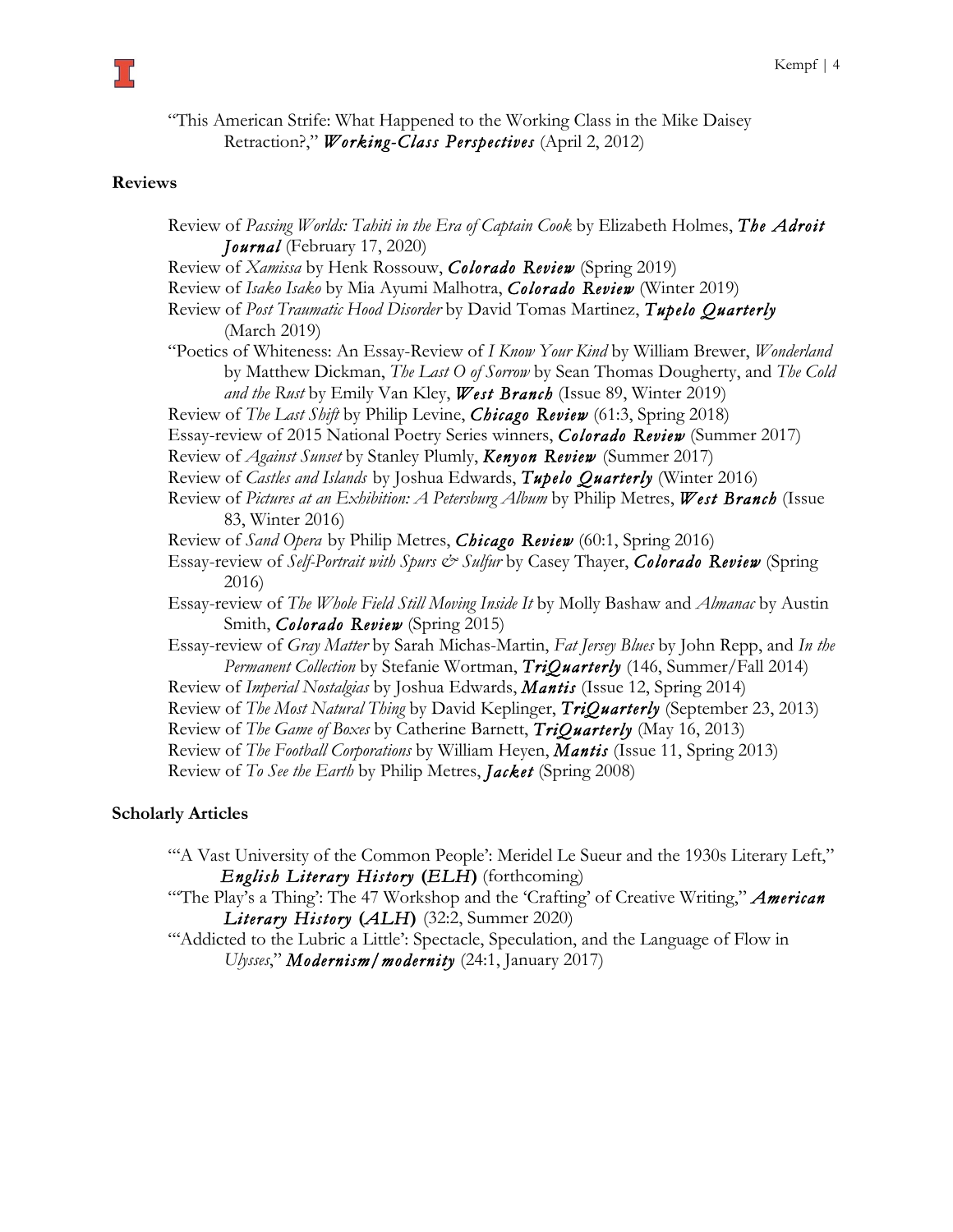# **TEACHING**

#### **University of Illinois**

כ 1

Visiting Assistant Professor, 2020-present

CW 106 Introduction to Poetry Writing

#### **University of Chicago**

Ph.D. candidate in English Literature, 2014-2020

| CRWR 10306 Beginning Poetry Workshop: Place                |
|------------------------------------------------------------|
| CRWR 23118 Advanced Poetry Workshop: The Public Poem       |
| CRWR BA Undergraduate Thesis Colloquium                    |
| ENGL 26220 Speaking Pictures: Ekphrasis in American Poetry |

#### **Gettysburg College**

Emerging Writer Lecturer, 2016-2017

| ENG 205         | Introduction to Creative Writing                                   |
|-----------------|--------------------------------------------------------------------|
| <b>ENG 309A</b> | Advanced Poetry Workshop: Narrative, Lyric, Experiment             |
| <b>ENG 309B</b> | Topics in Writing: Ekphrasis in Poetry and the Personal Essay      |
| ENG 450         | Individual Study: Modern and Contemporary Poetry of Social Protest |

#### **Stanford University**

Wallace Stegner Fellow in Poetry, 2012-2014

ENG 198L Levinthal Tutorial in Creative Writing EPGY Expos Education Program for Gifted Youth, Expository Writing

#### **Indiana Institute of Technology**

Assistant Professor of the Humanities, 2011-2012

| <b>ENG 1270</b> | English Composition II          |
|-----------------|---------------------------------|
| <b>HUM 2000</b> | The Humanities Through the Arts |

#### **Cornell University**

Lecturer in English, 2008-2010

| ENG 1111 | First-Year Composition: The Literature of American Work |
|----------|---------------------------------------------------------|
| ENG 1127 | First-Year Composition: Shakespeare                     |
| ENG 2800 | Introduction to Creative Writing                        |
| ENG 3751 | Magical Realism (G.A.)                                  |

# AWARDS & REVIEWS

First Place, *Narrative* Summer 2020 Story/Essay Contest (for essay "Local Color") Selection, *The Best American Poetry 2020* (for poem "After," originally published in *Georgia Review*)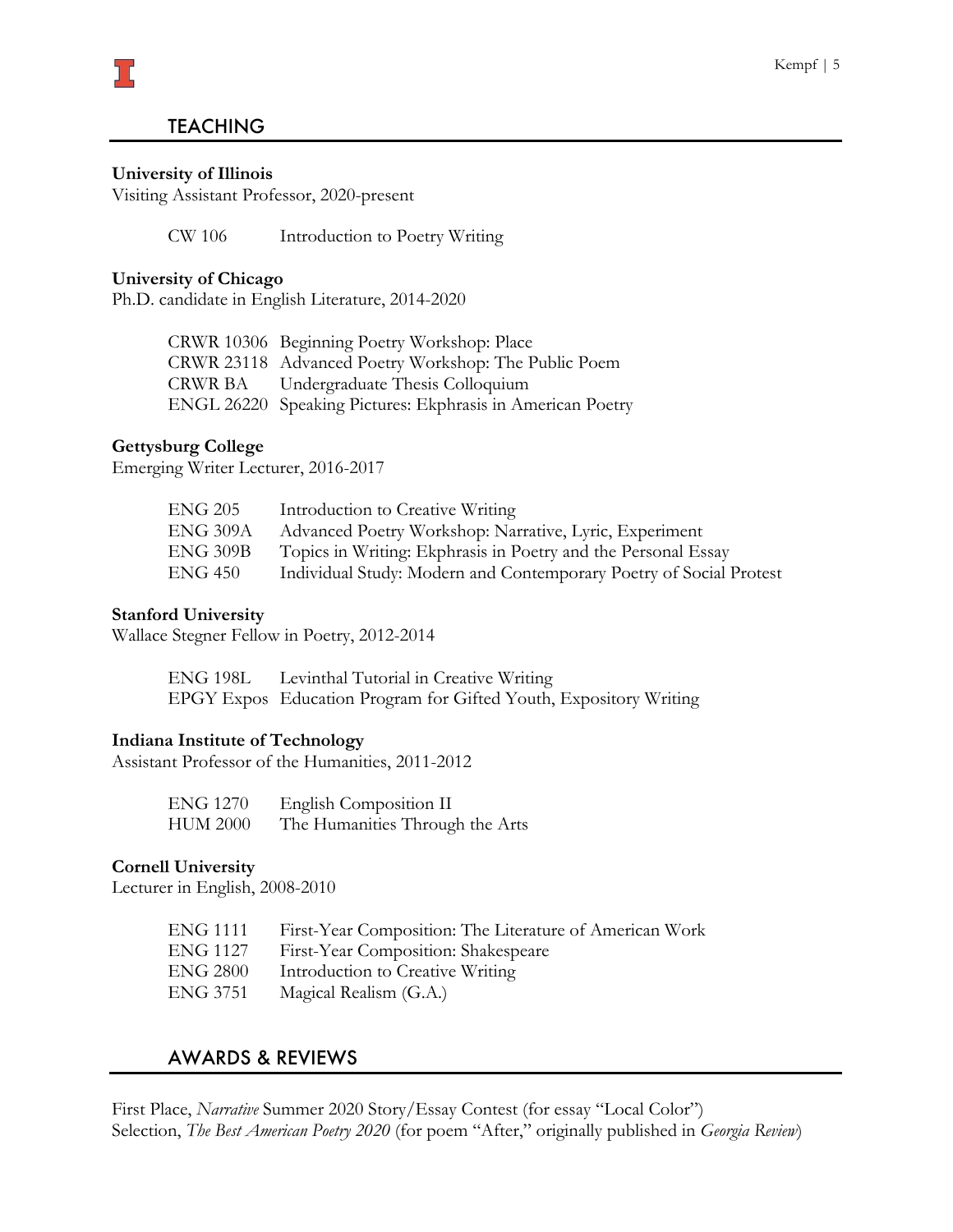Stuart Tave Teaching Fellowship, University of Chicago, 2020-2021 (declined) Hannah Holborn Gray Advanced Fellowship in the Humanities, University of Chicago, 2019-2021 "Notable," *Best American Sports Writing 2019* (for essay "Lost Mode," originally published in *Indiana Review*) National Parks Arts Foundation Residency, Gettysburg National Military Park, 2018 Pushcart Prize, 2017 (for poem "Michaux State Forest, New Years," originally published in *Gettysburg Review*  Tillotson Travel Fellowship, University of Chicago National Endowment for the Arts Fellowship, 2015 Levis Prize in Poetry, Four Way Books, 2015 Emerging Writer Lectureship, Gettysburg College, 2016-2017 Graduate Fellowship, University of Chicago, 2014-2020 Wallace Stegner Fellowship in Poetry, Stanford University, 2012-2014 "Notable," *Best American Essays 2015* (for essay "Bad Faith: The Worst First Date of an OkCupid Moderator," originally published in *Michigan Quarterly Review* Anderson Center Residency, 2017 Jentel Artists Residency, 2017 (declined) First Place, *Narrative* Poetry Contest, 2015 Emerging Writers Prize in Poetry, The University of Chicago Program in Poetry and Poetics, 2014 Robert Chasen Poetry Prize, Cornell University, 2009

# *Late in the Empire of Men* **reviewed in:**

*The New York Times* (November 3, 2017) *Kenyon Review* (October 2017) *Colorado Review* (Fall 2017) *The Los Angeles Review* (Summer 2017)

# EDITORIAL

| Ninth Letter      | Creative Nonfiction editor, 2020-present            |
|-------------------|-----------------------------------------------------|
| Gettysburg Review | Editorial assistant and poetry reader, 2016-present |
| Chicago Review    | Associate nonfiction editor, 2015-2017              |
| Mantis            | Reviews editor, 2012-2014                           |
| $E$ poch          | Assistant editor and poetry reader, 2007-2010       |

### **SERVICE**

Poetry editor, *The Pushcart Prize XLIII*, 2019 Developmental Committee Toward Ph.D. Program in CW, University of Chicago, 2018-2020 Judge, The Ohio State University MFA Poetry Prize, 2019 Visiting Writer-in-Residence, Interlochen Arts Academy, 2019 Supervisor, BA Creative Writing Theses, University of Chicago, 2018-2019 Judge, University of San Francisco Undergraduate Poetry Prize, 2018 Faculty advisor, *The Mercury* (Gettysburg College undergraduate journal), 2016-2017 Curriculum Committee, Indiana Institute of Technology, 2011-2012

# ב ל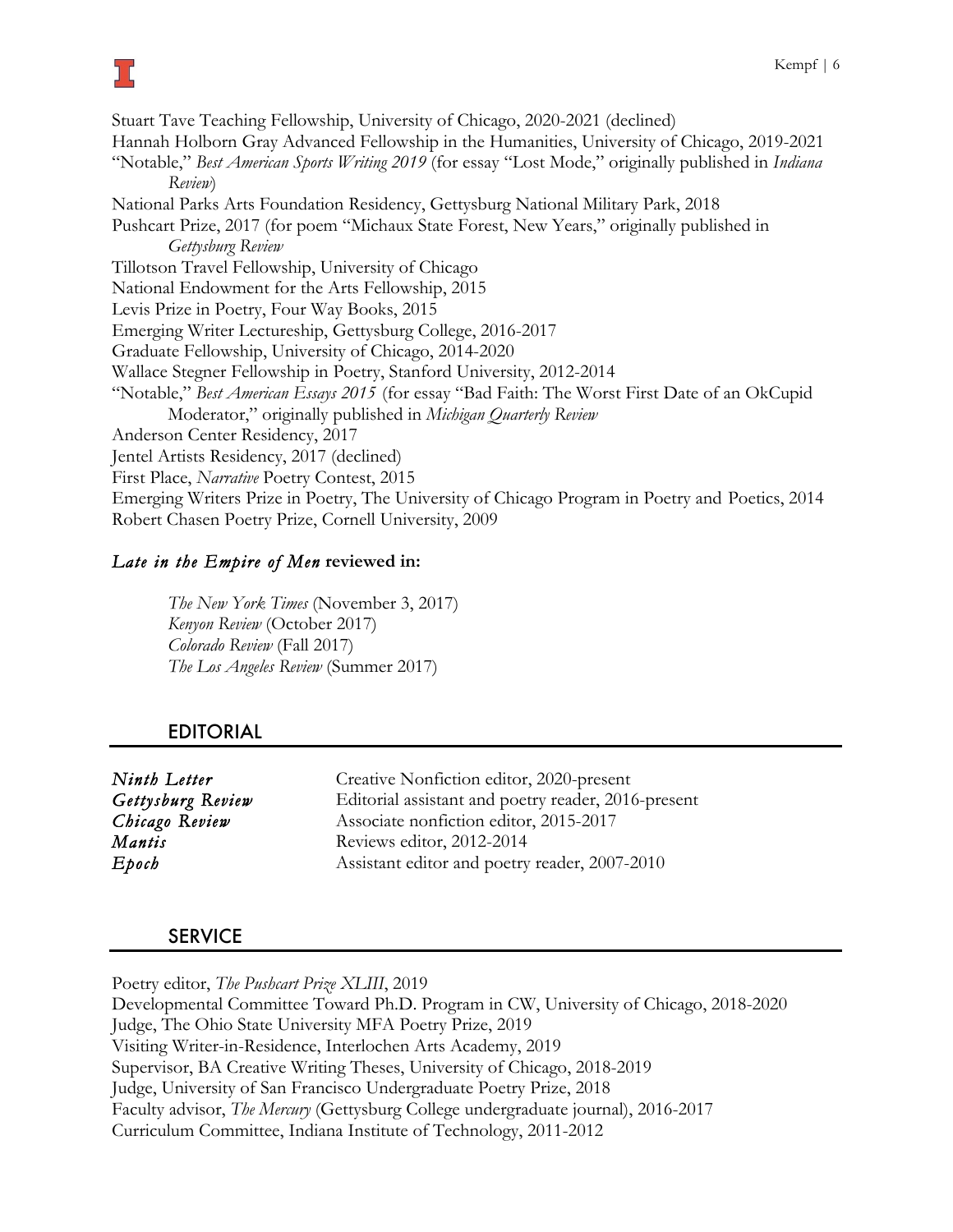# SELECTED READINGS

*Gulf Coast*/University of Houston Reading Series (October 18, 2019, Houston, TX) Ohio University Visiting Writer (September 10, 2019, Athens, OH) AWP Panel: "Tell Don't Show": A Panel on Poetic Statement (April 23, 2019, Portland, OR) Flying Out Loud Reading Series (October 8, 2018, Louisville, KY) University of San Francisco (April 11, 2018, San Francisco, CA) Virginia Festival of the Book (March 24, 2018, Charlottesville, VA) Bowling Green State University (October 5, 2017, Bowling Green, OH) Goodhue County Historical Society (September 21, 2017, Red Wing, MN) John Carroll University (September 14, 2017, Cleveland, OH) Gettysburg College (April 26, 2017, Gettysburg, PA) With Poetry Reading Series (April 23, 2017, Columbus, OH) Seminary Co-op Bookstore (April 21, 2017, Chicago, IL) Prairie Lights Bookstore (April 20, 2017, Iowa City, IA) Western Michigan University/Poets in Print (April 8, 2017, Kalamazoo, MI) AWP Panel: "The Poetics of Empire" (February 9, 2017, Washington D.C.) AWP Reading: "Main Stage" (February 10, 2017, Washington D.C.) Off-site AWP Reading, Big Bear Café (February 8, 2017, Washington D.C.) Poetry Center of Chicago, "Poets Look at Paintings" (November 2015, Chicago, IL) University of Chicago (November 2014, Chicago, IL) Bazaar Writers Salon (December 2013, San Francisco, CA) Stanford University Wallace Stegner Fellowship Reading (December 2012, Stanford, CA) Soon Productions Reading (March 2010, Soon Productions, Ithaca, NY) Poetry in the Park Reading (April 2009, Bryant Park, New York City)

### AFFILIATIONS

American Literature Society (ALS) Association of Writers & Writing Programs (AWP) Creative Writing Studies Organization (CWSO)

### REFERENCES

Melvin and Bill Lane Professor Stanford University Director of Creative Writing Stanford, CA 94305 Stanford University 650-725-1207

**Eavan Boland** Margaret Jacks Hall 460-223C boland@stanford.edu

> letter available at send.Boland.E1A738 5D1B@interfolio.com